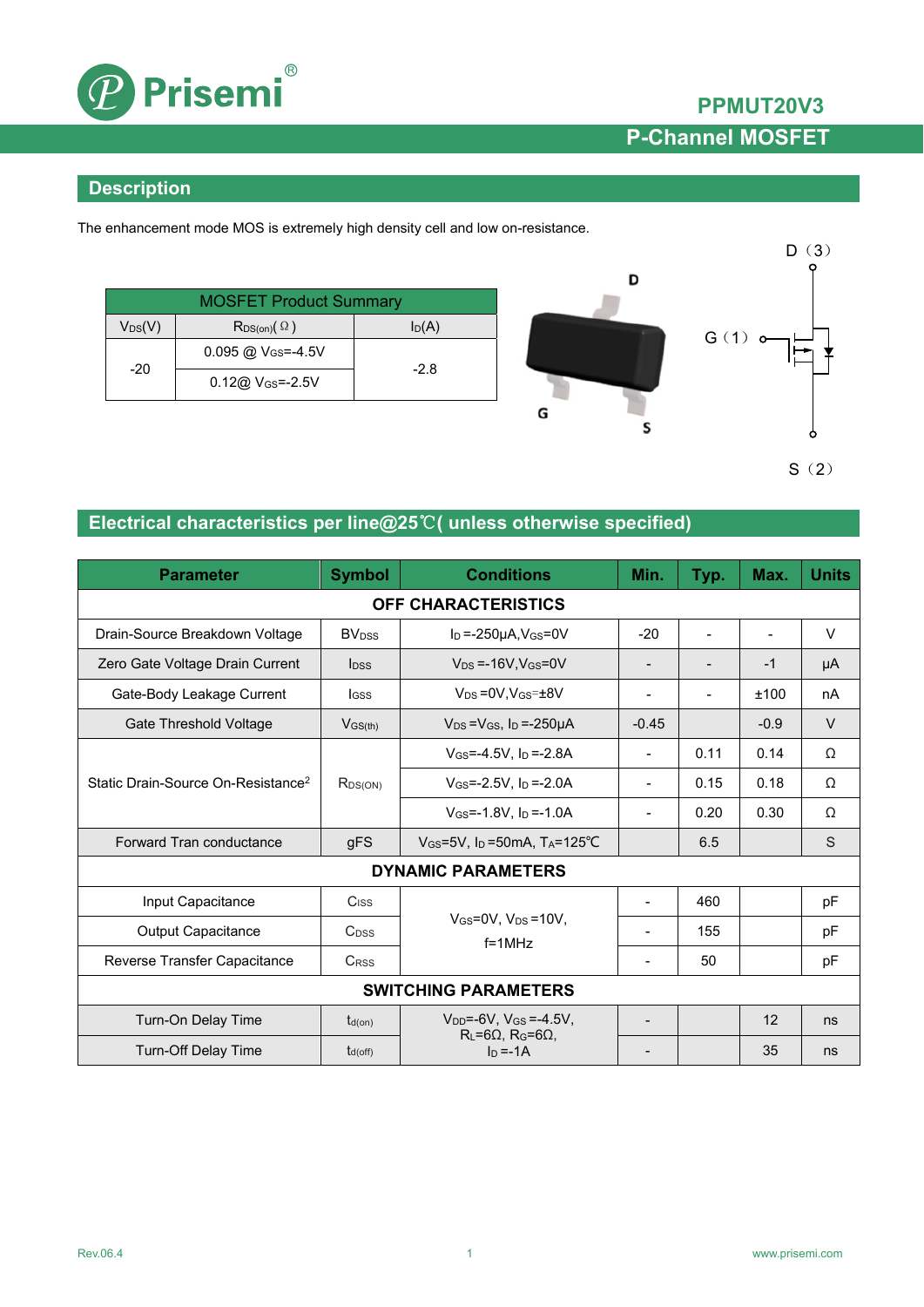# **P-Channel MOSFET P-Channel MOSFET**

### **Absolute maximum rating@25**℃

| <b>Rating</b>                  |                      | <b>Symbol</b>          | <b>Value</b> | <b>Units</b>   |
|--------------------------------|----------------------|------------------------|--------------|----------------|
| Drain-Source Voltage           |                      | <b>V</b> <sub>DS</sub> | $-20$        |                |
| Gate-Source Voltage            |                      | <b>V<sub>GS</sub></b>  | ±8           |                |
| <b>Drain Current</b>           | Continuous           | 1 <sub>D</sub>         | $-2.8$       | A              |
|                                | Pulsed               | ID                     | -4           | $\overline{A}$ |
| <b>Total Power Dissipation</b> | $T_A = 25^{\circ}C$  | P <sub>D</sub>         | 350          | mW             |
|                                | $T_A = 125^{\circ}C$ | $P_D$                  | 225          | mW             |

## **Typical Characteristics**



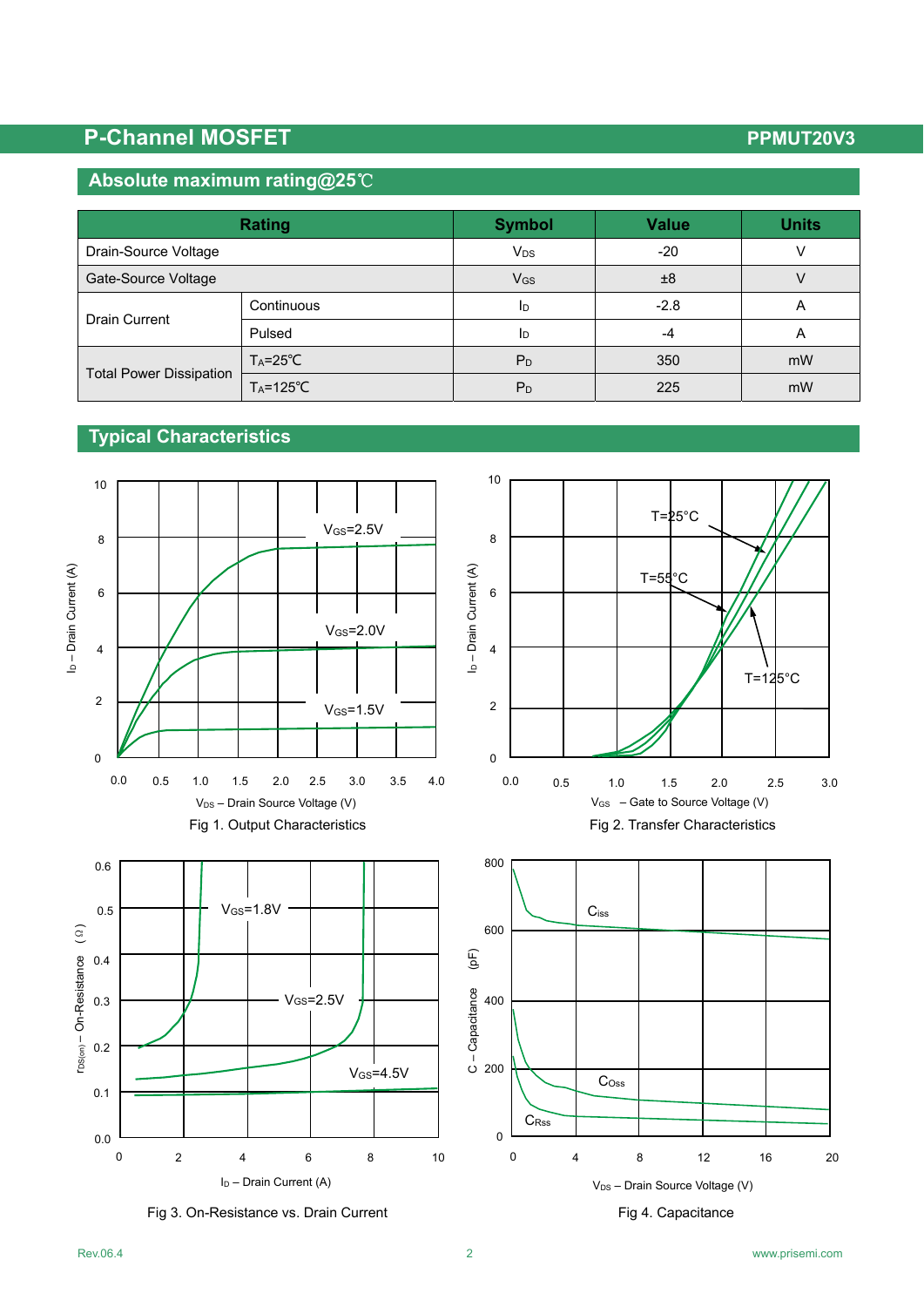## **P-Channel MOSFET P-Channel MOSFET**

### **Product dimension** (**SOT-323**)







| <b>Dim</b> | <b>Millimeters</b> |              |  |  |
|------------|--------------------|--------------|--|--|
|            | <b>MIN</b>         | <b>MAX</b>   |  |  |
| Α          | 1.80               | 2.20         |  |  |
| B          | 1.15               | 1.35         |  |  |
| C          | 2.00               | 2.45         |  |  |
| D          | 0.65BSC            |              |  |  |
| F          | 1.20               | 1.40         |  |  |
| G          | 0.05               | 0.25         |  |  |
| н          | 0.525REF           |              |  |  |
| J          | 0.20               | 0.40         |  |  |
| Κ          | 0.80               | 1.10         |  |  |
| L          | 0.00               | 0.10         |  |  |
| θ          | 0°                 | $10^{\circ}$ |  |  |

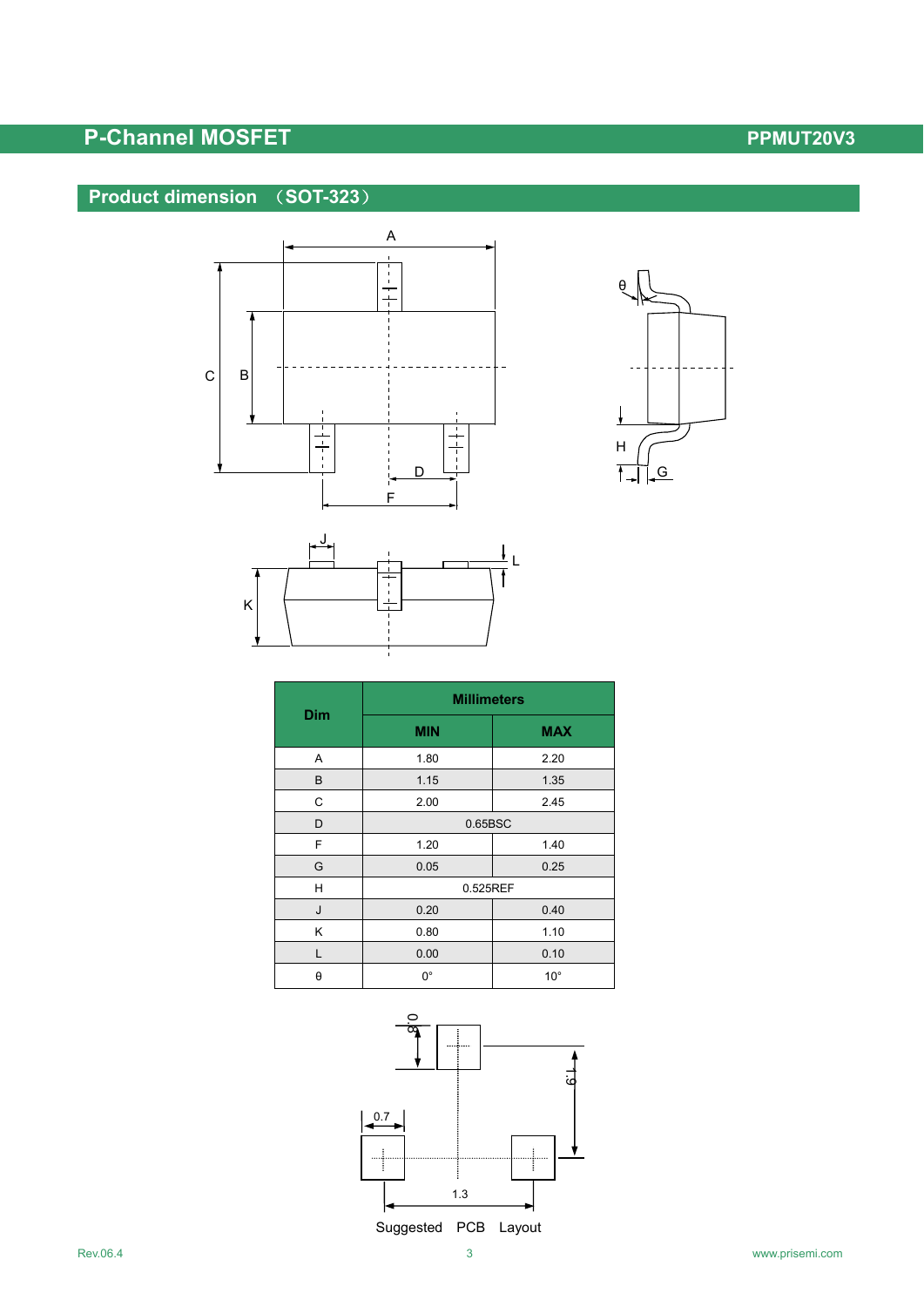## **P-Channel MOSFET P-Channel MOSFET**

### **Marking information**



### **Ordering information**

| <b>Device</b> | Package           | Reel | <b>MPQ</b>          |
|---------------|-------------------|------|---------------------|
| PPMUT20V3     | SOT-323 (Pb-Free) | 75   | Tape & Reel<br>3000 |

### **Load with information**